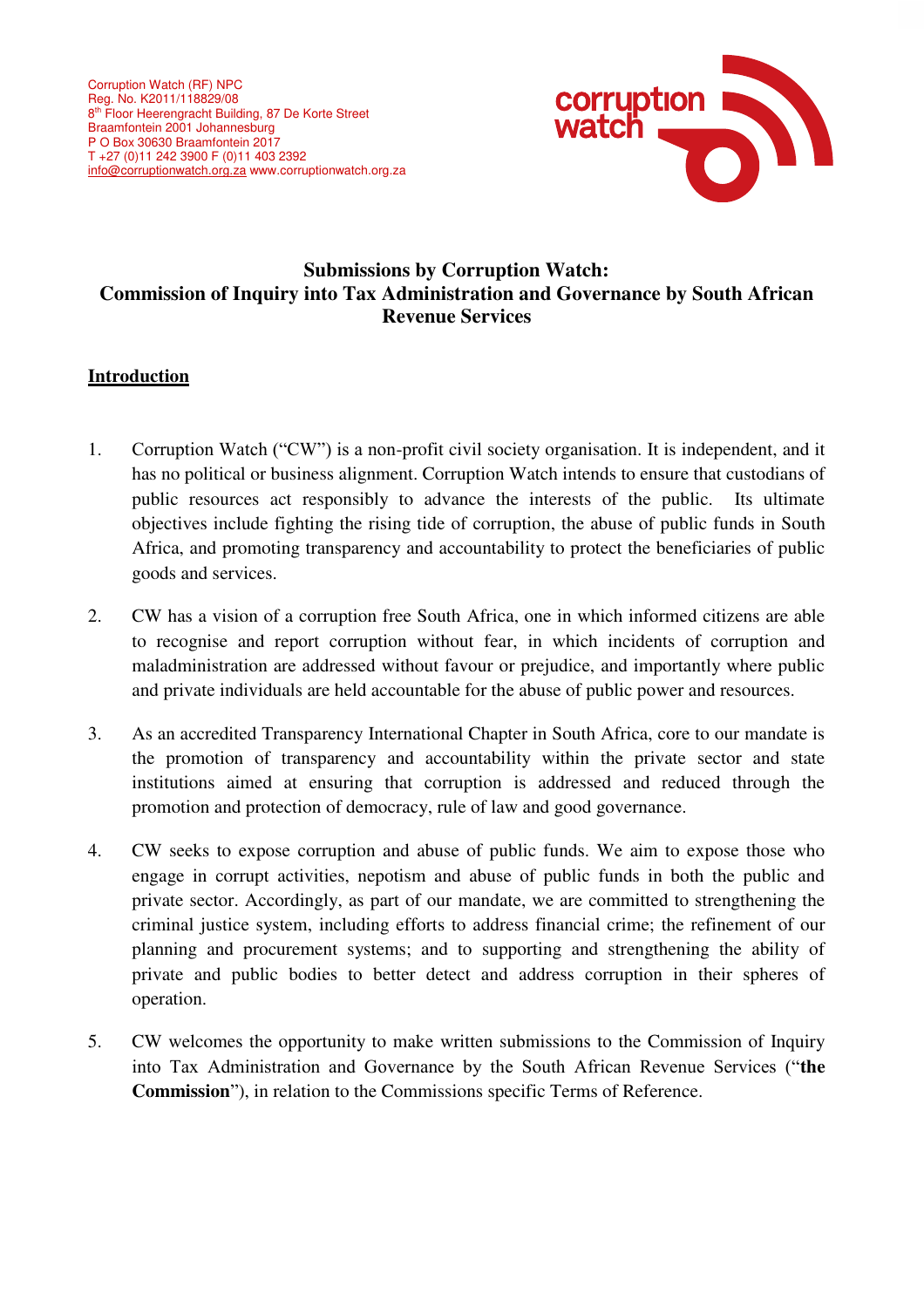### **Background**

- 6. The South African Revenue Service ("SARS") is established in terms of section 2 of the South African Revenue Service Act ("the Act")1 as an organ of state within the public administration, but as an institution outside the public service. It is therefore required to perform its functions in accordance with the values and principles set out in section 195 of the Constitution which *inter alia* requires public administration to be accountable. As a schedule 3A entity in terms of the Public Finance Management Act ("PFMA"),2 the Commissioner of SARS, as its CEO and accounting authority, is also required to comply with the PFMA.
- 7. The importance of good governance and proper administration of SARS in the fight against corruption, fraud, money laundering and other illicit financial flows cannot be overstated. SARS plays an important role not only in revenue collection but as a member of the Multi-Agency Working Group3 and the Anti-Corruption Task Team, with its role including the prevention and combatting of fraud and corruption in government and the private sector. SARS has a significant role to play in the furtherance of a number of pieces of anticorruption legislation such as the Financial Intelligence Centre Act ("FICA"), <sup>4</sup> the Prevention of Organised Crime Act ("POCA")<sub>5</sub> and the Prevention and Combatting of Corrupt Activities Act ("PRECCA").<sup>6</sup>
- 8. However, just as SARS and tax authorities around the world are integral in the fight against corruption, so are they susceptible to being corrupted. In 2017, Transparency International's Global Corruption Barometer7 found that globally, an average of 32% of people perceived tax officials as being the most corrupt individuals in society.
- 9. A report commissioned by the German Federal Ministry for Economic Co-operation and Developments found that "*barely any area of administration is as susceptible to corruption as public finance*," and that "*international observational studies suggest that well over 50% of acts of corruption in the public sector occur in public finance*." It found further that:

<sup>1</sup> 34 of 1997

<sup>2</sup> 1 of 1999

<sup>3</sup> [http://www.treasury.gov.za/publications/annual%20reports/national%20treasury/nt%20annual%20report%20200](http://www.treasury.gov.za/publications/annual%20reports/national%20treasury/nt%20annual%20report%202009-10.pdf) [9-10.pdf](http://www.treasury.gov.za/publications/annual%20reports/national%20treasury/nt%20annual%20report%202009-10.pdf) 

<sup>4</sup> 38 of 2001

<sup>5</sup> 121 of 1998

<sup>6</sup> 12 of 2004

<sup>7</sup> See [https://www.transparency.org/news/feature/global\\_corruption\\_barometer\\_citizens\\_voices\\_from\\_around\\_the](https://www.transparency.org/news/feature/global_corruption_barometer_citizens_voices_from_around_the_world) [\\_world](https://www.transparency.org/news/feature/global_corruption_barometer_citizens_voices_from_around_the_world) 

<sup>8</sup> Preventing Corruption in Public Finance Management, A Practical Guide, at p 7 – 8 (2005) Se[e http://siteresources.worldbank.org/EXTFINANCIALMGMT/Resources/313217-1196229169083/4441154-](http://siteresources.worldbank.org/EXTFINANCIALMGMT/Resources/313217-1196229169083/4441154-1196275288288/4444688-1196378010797/PreventingCorruptioninPublicFinanceManagement.pdf) [1196275288288/4444688-1196378010797/PreventingCorruptioninPublicFinanceManagement.pdf](http://siteresources.worldbank.org/EXTFINANCIALMGMT/Resources/313217-1196229169083/4441154-1196275288288/4444688-1196378010797/PreventingCorruptioninPublicFinanceManagement.pdf)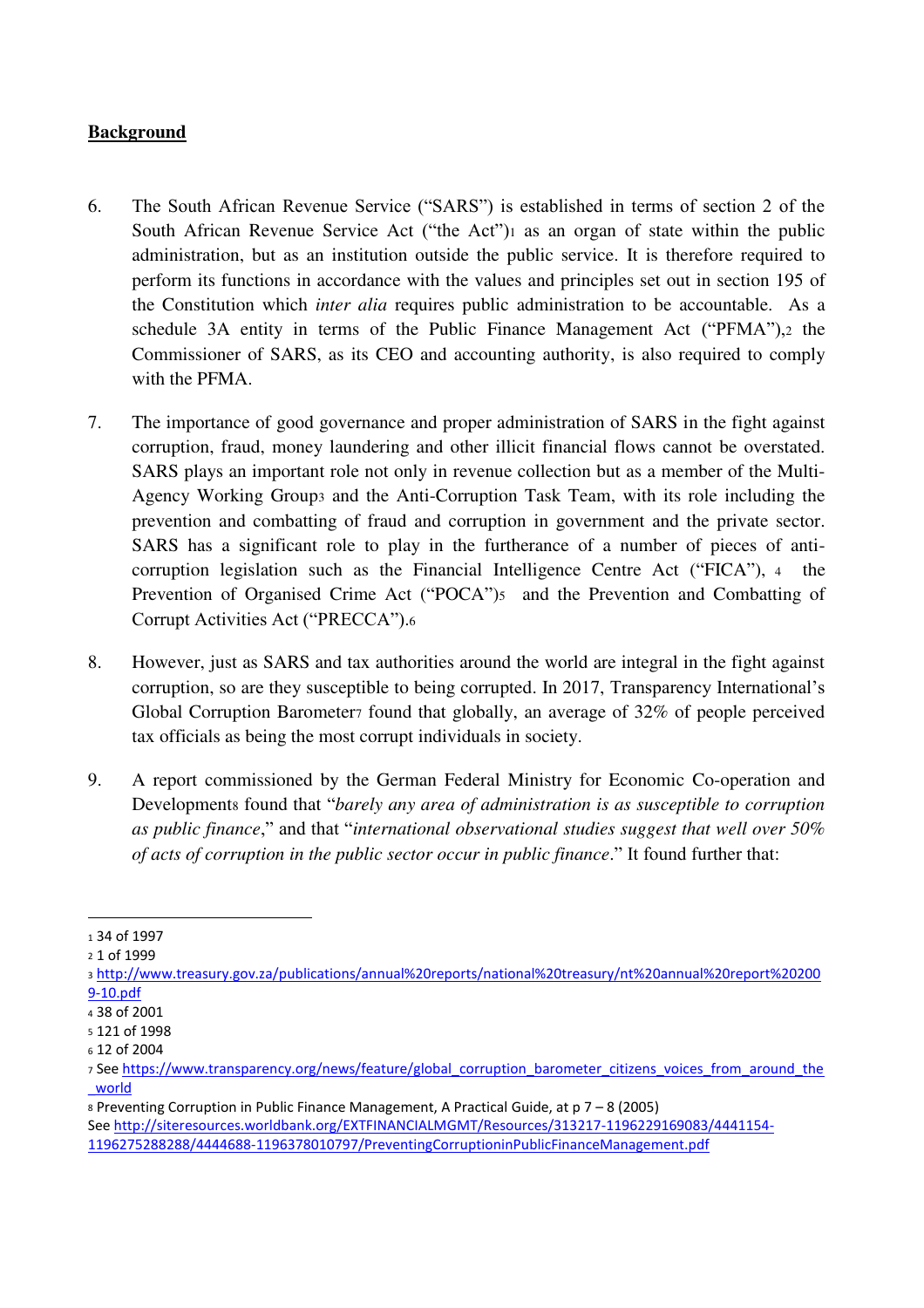**"***the causes of this particularly high susceptibility to corruption in the public finance sector are on the one hand the unusually large benefits that corrupt individuals or enterprises are able to obtain. For instance, they can obtain both direct and indirect financial benefits (e.g. by evading or reducing tax payments, or by receiving inappropriate tax breaks), and they can profit indirectly by obtaining competitive advantages over domestic and foreign competitors (as for instance in the case of nontariff trade barriers or shortened customs clearance times). On the other hand, the strong demand leads to a high degree of receptiveness among public officials, who further increase the opportunities for corruption by introducing special practices – e.g. by creating complex and poorly transparent tax systems and procedures."* 

10. The susceptibility of tax authorities is therefore linked to both the immense benefits which can be derived from corrupt individuals as well as the immense scope for abuse of power. A report by the U4 Anti-Corruption Resource Centre<sub>9</sub> found that

> *"Few public agencies are as powerful and as interwoven with society as the revenue administration, which monitors and appraises the economic activities of a country's citizens and businesses. Tax administrations often have important financial information about the economic operations of these actors, making it possible to extract high political dividends by controlling the tax administration. Politicians can, for example, intervene in tax administration to grant favours such as tax exemptions to supporters, or to harass political opponents through audits. Moreover, tax administrations are attractive targets for political interference in personnel matters, because the authority offers both relatively well-paid jobs and considerable rentseeking opportunities."*

- 11. With this in mind, CW has viewed the maladministration and lack of good governance at SARS in a very serious light, and welcomes this opportunity to make submissions on important anti-corruption issues.
- 12. We have since 2016, been particularly focused on the conduct of the Commissioner and CEO of SARS, Mr Tom Moyane ("Moyane"), in relation to a report of the FIC detailing allegations of suspicious transactions in respect of two SARS employees. We became concerned with this matter when we perceived that very little action was being taken by Moyane in order to hold the employees accountable and to ensure that requisite disciplinary and criminal action was taken against them. The details of this matter, a description of the role of various actors as well as the steps which we have taken in order to obtain accountability, is set out below, followed by recommendations which may be useful to the commission.

<sup>9</sup> Odd-Helge Fjeldstad (2005): Revenue Administration and Corruption at p. 11 U4 Issue 2:2005. Chr. Michelsen Institute. Se[e https://www.cmi.no/publications/file/2039-corruption-in-revenue-administration.pdf](https://www.cmi.no/publications/file/2039-corruption-in-revenue-administration.pdf)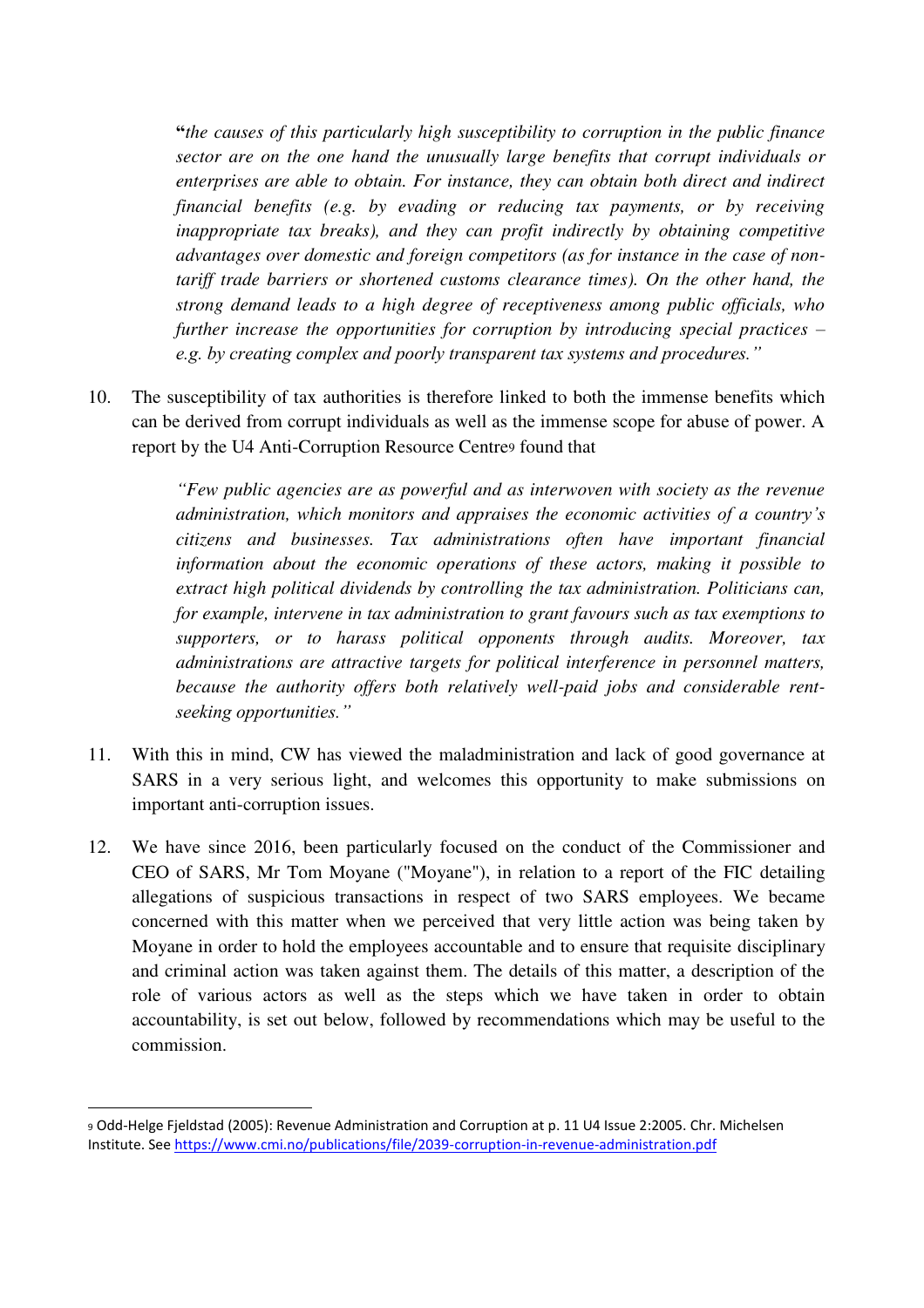### **History of matter**

- 13. On 17 May 2016, Moyane received a report from the FIC detailing suspicious transactions involving Mr Mashudu Jonas Makwakwa ("Makwakwa") and Ms Kelly Ann Elskie ("Elskie"), both SARS employees.<sup>10</sup>
- 14. The report described a total of 75 suspicious transactions done between 1 March 2010 and the 31 January 2016 by Makwakwa and Elskie, R785 130.00 linked to Makwakwa and R450 200.00 linked to Elskie. It alleged that Makwakwa and Elskie committed crimes in terms of PRECCA, FICA and POCA.
- 15. We submit that these matters were never reported to the Directorate of Priority Crime Investigation ("DPCI") in order to enable further investigation. This is discussed further below under the heading, criminal investigations.
- 16. Moyane instructed law firm, Hogan Lovells to investigate the allegations against Makwakwa and Elskie. Makwakwa was suspended on 15 September 2016 pending the outcome of the investigation and disciplinary proceedings. Ms Elskie was later suspended on 10 October 2016.
- 17. On 29 September 2016, Hogan Lovells wrote a letter to SARS regarding the investigation.<sup>11</sup> The letter sets out the scope of their investigation.
- 18. In response to question posed by Democratic Alliance MP, Mr D Maynier to the Minister of Finance on 12 October 2016 (NW1894), SARS stated that:<sup>12</sup>

*The report was not referred to further investigation at that stage. SARS had adopted a two-pronged approach towards handling this matter. The first part entailed affording Mr Jonas Mashudu Makwakwa and Ms Kelly-Ann Elskie an opportunity to respond in writing to the allegations against them. This was part of the internal investigative process that SARS undertook. The second part involved engaging the ("FIC") for* 

<sup>10</sup> A copy of the FIC report is attached as Annexure "A1"

<sup>11</sup>[https://www.scribd.com/document/365000071/160929-Hogan-Lovells-Legal-](https://www.scribd.com/document/365000071/160929-Hogan-Lovells-Legal-OpinionMakwakwa#download&from_embed)[OpinionMakwakwa#download&from\\_embed](https://www.scribd.com/document/365000071/160929-Hogan-Lovells-Legal-OpinionMakwakwa#download&from_embed) 

<sup>12</sup> Question NW1894 to the Minister of Finance: Whether the SA Revenue Service received a report concerning alleged suspicious and unusual payments to a certain person (Jonas Makwakwa). If not, why not. If so, (a) which organ of state produced the specified report; and (b) when was the specified report received; 2) whether the specified report was referred for further investigation; if not, why not; if so (a) when was the specified report referred for further investigation and (b) to which organ of state was the specified report referred to; 3) whether the specified person was suspended; if not, why not; if so (a) when was he suspended and (b) why was he suspended; 4) whether he will make a statement on the matter. Se[e https://pmg.org.za/committee](https://pmg.org.za/committee-question/3869/)[question/3869/](https://pmg.org.za/committee-question/3869/)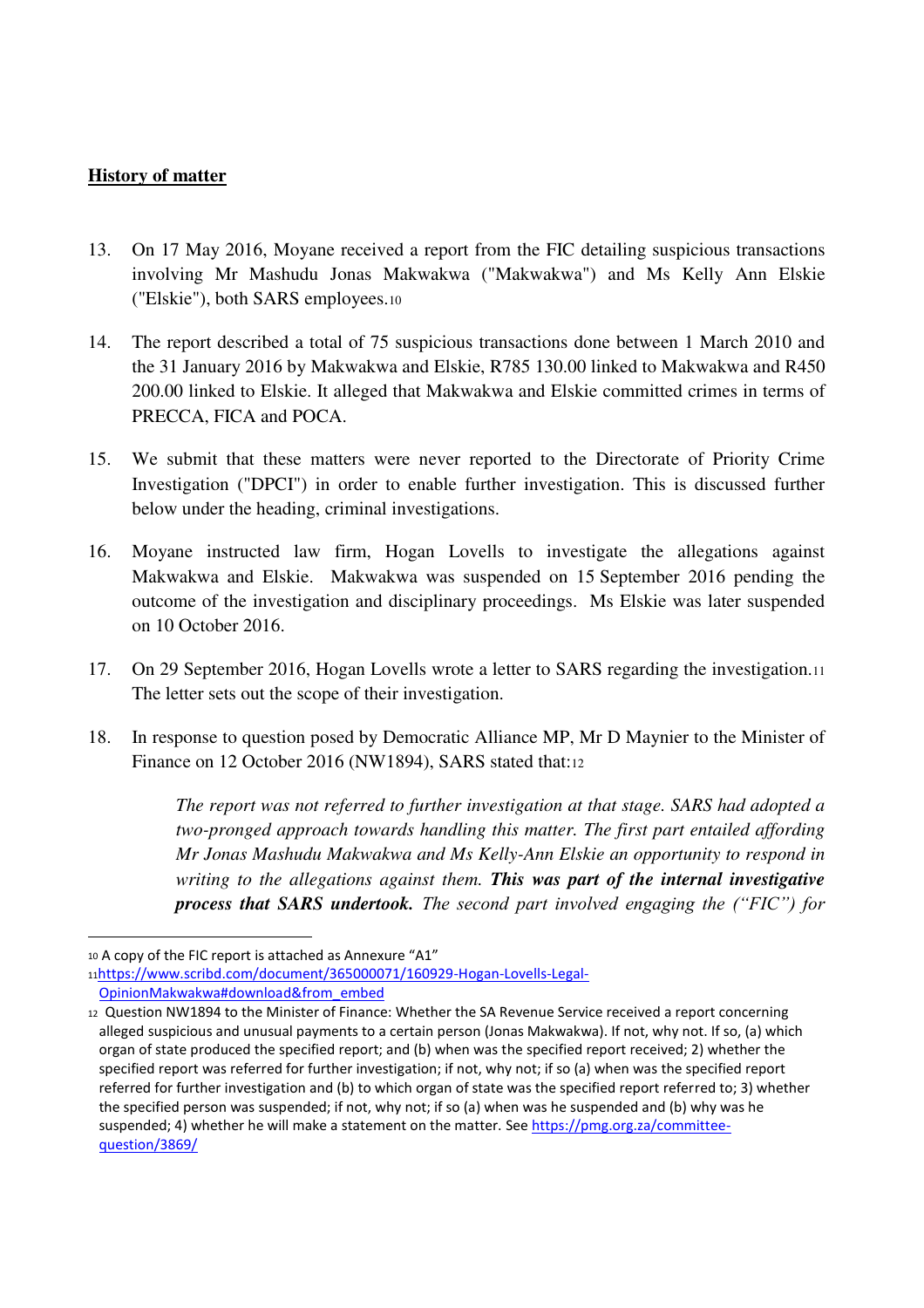*purposes of seeking technical guidance, co-operation and assistance in relation to this matter, as per Section 4 of the FICA.* 

*(a) SARS has appointed the law firm; Hogan Lovells to investigate this matter, and to conduct disciplinary proceedings against the two employees on behalf of SARS. The matter was referred to Hogan Lovells on 15 September 2016.* 

*(b) SARS is aware, based on correspondence received from Directorate of Priority Crime Investigation ("DPCI") dated 15 September 2016, that the matter has been reported to the ("DPCI")…*

*3(b) Mr Makwakwa has been suspended… Mr Makwakwa has been suspended pending the investigation into the allegations contained in the report referred to above."*

- 19. On 25 October 2016, CW informed Moyane of its intention to lodge criminal proceedings against Makwakwa and Elskie. We indicated the following in order to afford Moyane an opportunity to respond: <sup>13</sup>
	- 19.1 That it is public knowledge that he informed Makwakwa and Elskie of the content of the FIC report in order to seek their comment and response to the report. We drew his attention to section 29(4) of FICA which prohibits the disclosure of suspicious and unusual transaction to certain persons, specifically those implicated in such reports. Section 53 of FICA renders the unauthorized disclosure of such information an offence and one which carries a fine of R10 000 000 and imprisonment for a period not exceeding 15 years.
	- 19.2 That as CEO and Commissioner of SARS, he was well aware of the duty to report knowledge or suspicion of corrupt transactions over R100 000 to the DPCI for investigation in terms of section 34 of PRECCA. That he would also be aware of the fact that it is an offence to not report such transactions, which offence may carry a fine or imprisonment not exceeding 10 years. We indicated we regarded his failure to report the matter to the DPCI as being in breach of Section 34 of PRECCA.
- 20. Responding to the above, Moyane made the following statements in a letter dated 27 October 2016:<sup>14</sup>
	- 20.1 that he is aware of his legal obligation to refer this matter to the South African Police Services ("SAPS"), however, that he had been advised by the DPCI that the matter had been already referred to SAPS for criminal investigation into corruption, racketeering and money laundering;

<sup>13</sup> The letter from CW to Moyne, copying former Minister of Finance, Mr Pravin Gordhan is attached marked "A" <sup>14</sup> Annexure "B"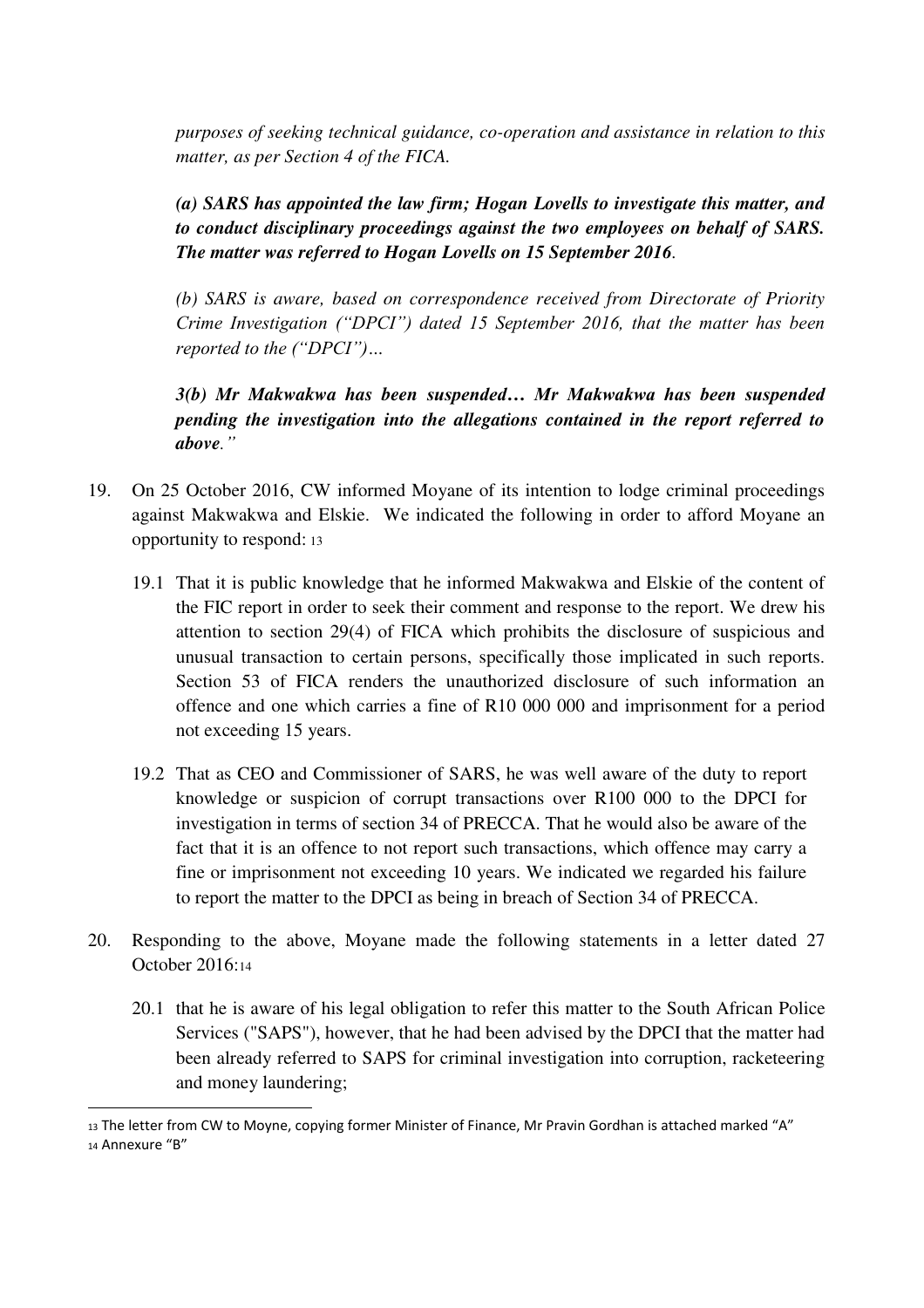- 20.2 that he denies the allegation that he is in breach of section 34 of PRECCA;
- 20.3 that he has instructed his Human Resource Department to investigate the allegations surrounding Kelly's promotion and academic qualifications;
- 20.4 that on 23 May 2016 he informed Makwakwa and Elskie about the allegations in the report and that he intends to conduct an investigation as directed by the FIC;
- 20.5 that he took a two-pronged approach in dealing with the matter entailing giving Makwakwa and Elskie the opportunity to respond in writing to the allegations made in the report and engaging the FIC for the purposes if of seeking guidance, cooperation and assistance in accordance with section 4 of the FICA;
- 20.6 that the decision to institute the misconduct investigation was part of the execution of his responsibility to maintain discipline in terms of section 9 (2) of the SARS Act of 1997;
- 20.7 that in terms of section 84 of the Public Finance Management Act he is obligated to investigate allegations of financial misconduct;
- 20.8 that in disclosing the report to Makwakwa and Elskie he acted in accordance with the provisions of section 29(4) of FICA; and
- 20.9 that his actions do not amount to a breach of section 53 of FICA.
- 21. CW wrote a letter dated 31 October 2016,15 to the Director of FIC requesting that FIC indicate whether it regards the disclosure of the report as an authorised disclosure in terms of section 29(4) of the FICA.
- 22. On 6 November 2016,16 FIC responded to the above letter stating the following;
	- 22.1 that FIC does not give legal advice or opinion on the interpretation of FICA in instances where the FIC may be a party to the merits of the matter;
	- 22.2 that FIC has provided an extensive reply to the Minister of Finance and Parliament;
	- 22.3 that any referral of financial intelligence to a law enforcement agency or other entity prescribed by the FICA, places a responsibility on the agency to conduct an investigation in line with that agency's national investigative mandate. The FIC indicates the nature of matters that may be investigated; it does not instruct agencies to investigate any particular matter. Consequently, SARS is required to investigate in terms of the SARS Act, the PFMA and the Tax Administration Act 28 of 2011.

<sup>15</sup> Annexure "C"

<sup>16</sup> Annexure "E"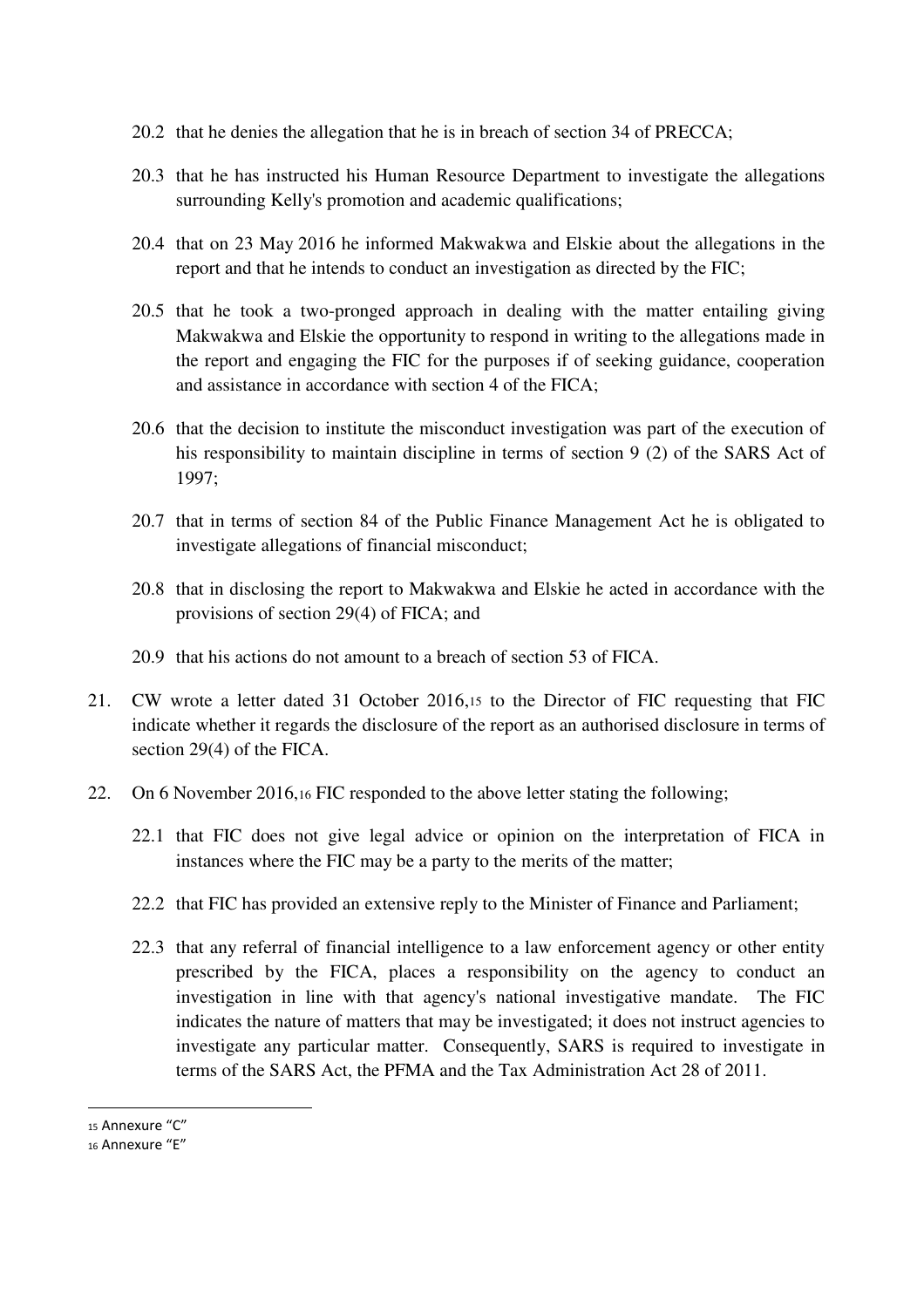- 23. CW wrote a letter to the head of the DPCI on 31 October 2016,17 questioning the contradictory statements which were being made by SARS and the DPCI on the issue of whether or not the matter was reported by Moyane to the DPCI. More detail on these contradictory statements appear in paragraph 49 below. CW also requested the DPCI to indicate whether they had absolved Moyane from his statutory duty to report the allegations against the two employees in terms of section 34 of PRECCA, as it appeared from Moyane's letter to us, that he believed that he was absolved from such statutory duty. We also requested written correspondence to support the claims made by Moyane as well as information on the nature and status of any investigation against the two employees. The DPCI did not respond to our correspondence.
- 24. On 25 November 2016, CW wrote to SARS in respect of the response from FIC as well as the contradictory statements made by the DPCI and SARS on the nature and status of the criminal investigation.18 Having received no further response from SARS or the DPCI on the nature and status of the investigation, CW proceeded to lodge criminal charges against Makwakwa19 and Elskie20 on the basis of the FIC report and against Moyane21 for failing to report the matter to the DPCI in terms of section 34 of PRECCA as well as for providing the FIC report to Makwakwa and Elskie in criminal breach of sections 29(4) and 60(2) of FICA.
- 25. CW addressed a letter to the head of the DPCI on 30 January 2017, to follow up on the investigation and reminding the DPCI, as a unit within the police, of their duties to investigate priority crimes and keep complainants informed of the status of investigations.<sup>22</sup> On 21 February 2017, subsequent to a meeting CW had with Brigadier R M Makinyane on 8 February 2017, CW followed up with Brigadier Makinyane on the status of the investigations but received no response.<sup>23</sup>
- 26. On 29 March 2017, we reported the inaction of the DPCI to IPID and requested IPID to investigate the failure of the DPCI to act on these priority crime matters.24 We did not receive a response.
- 27. On 30 October 2017, having received no further information on the investigation and there being no developments in the matter, CW wrote a further letter to the head of the DPCI requesting an update on the investigations and received no response.25 CW also addressed a letter on the same day to the National Director of Public Prosecutions on the status of any

- <sup>18</sup> Annexure "D1"
- <sup>19</sup> "Annexure "G"
- <sup>20</sup> Annexure "H"
- <sup>21</sup> Annexure "F"
- <sup>22</sup> Annexure "H1" <sup>23</sup> Annexure "I"
- <sup>24</sup> Annexure "I2"
- <sup>25</sup> Annexure "J"

<sup>17</sup> Annexure "D"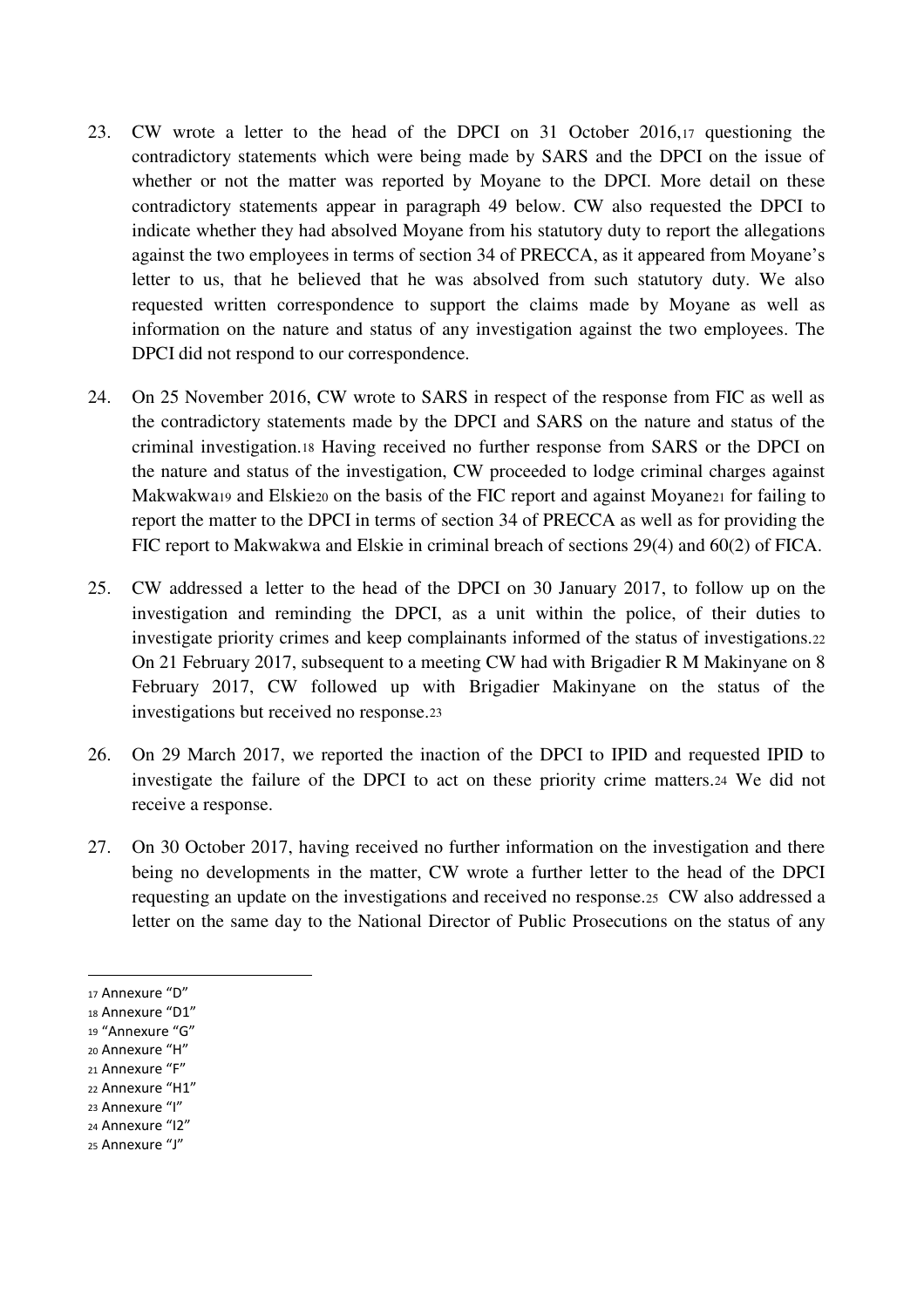prosecution in the matters26 and to SARS to request information on the internal investigations.<sup>27</sup>

- 28. On 2 November 2017, and after being informed by media reports that Makwakwa and Elskie had been reinstated and back at work, CW wrote to SARS to request information on their reinstatement and the basis of Moyane's decision. In this regard, CW requested information on the terms of reference for the Hogan Lovell's investigation and the reasons for pursuing an internal investigation and disciplinary proceedings despite there being ongoing criminal investigations.28 CW also wrote to the Chairperson of the Standing Committee on Finance to request information on the Committee's oversight in respect of this matter.<sup>29</sup>
- 29. In a statement by Hogan Lovells' on 4 December 201730 it was stated:
	- 29.1 That the scope of the investigation conducted by them was limited to investigating whether Makwakwa and Elskie had contravened any internal policies and/or the PFMA when effecting certain payments and whether certain ad hoc payments to Makwakwa by SARS were irregular.
	- 29.2 They did not seek to directly investigate the financial transactions identified by the FIC and they understood that all criminal related allegations arising from the FIC report were referred to the relevant authorities for investigation.
	- 29.3 That SARS accepted their advice in relation to their narrow investigation and charged Makwakwa for contravening his suspension condition and failure to disclose an external business interest. A hearing was convened and chaired by an independent senior counsel, Advocate Terry Motau SC. The findings of that internal enquiry, delivered to Hogan Lovell's on 13 October 2017, acquitted Makwakwa of both charges.
	- 29.4 That the Motau SC findings did not exonerate Makwakwa from possible charges which could result from the outcome of the investigation into his tax affairs (being investigated by PWC) as well as the criminal investigation (being conducted by the Hawks) and that to their knowledge, those investigations continue.
- 30. On 14 December 2017, CW received a letter from Colonel Magobosha from the DPCI to say that the investigation into Moyane's alleged contravention of section 34 of PRECCA was investigated and referred to the specialised commercial crimes unit of the NPA for a

<sup>26</sup> Annexure "K"

<sup>27</sup> Annexure "L"

<sup>28</sup> Annexure "L2"

<sup>29</sup> Annexure "M"

<sup>30</sup> See [https://www.hoganlovells.com/~/media/hogan-](https://www.hoganlovells.com/~/media/hogan-lovells/pdf/jnblib014471384v1laverymodisehoganlovellsstatement02122017lwdlib02.pdf?la=en)

[lovells/pdf/jnblib014471384v1laverymodisehoganlovellsstatement02122017lwdlib02.pdf?la=en](https://www.hoganlovells.com/~/media/hogan-lovells/pdf/jnblib014471384v1laverymodisehoganlovellsstatement02122017lwdlib02.pdf?la=en)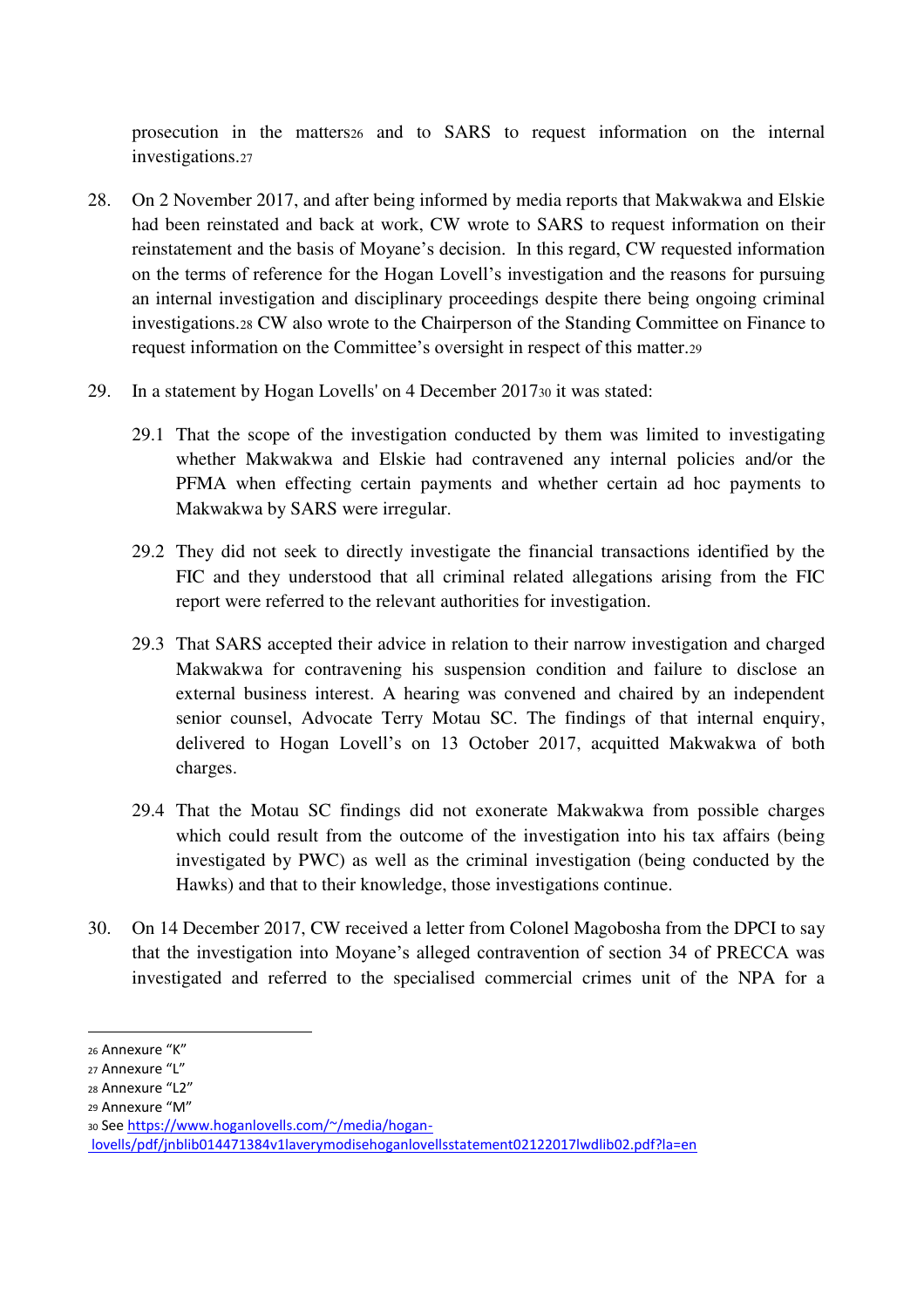decision and that the NPA had declined to prosecute.31 No mention is made of any investigation into the alleged contraventions of FICA.

- 31. On 25 January 2018, CW again wrote to the Standing Committee on Finance to find out about their oversight in respect of the matter.32 An official response from Parliament was received on 7 February 2018.33 In the response, it appears that the key challenge facing the Committee was whether the confidential FIC report could be accessed by the Committee and legal advice was being sought about such access.
- 32. Also on 25 January 2018, CW sent a letter to the NDPP requesting reasons for the NPA declining to prosecute Moyane as well for a certificate *nolle prosequi* to be issued.34 No response was received.
- 33. We subsequently referred the matter to our attorney, Mr Moray Hathorn of Webber Wentzel. On 23 March 2018, he wrote to the Hawks, indicating that fifteen months had passed since criminal charges were lodged by CW and requesting a written report on the progress and status of the investigations.<sup>35</sup>
- 34. On 27 March 2018, Brigadier Makinyane responded<sup>36</sup> to Mr Hathorn and indicated that "the allegations for contravention of section 34 of PRECCA and allegations for contravention of section 29(4), 60(1) and 60(2) of FICA against Commissioner Moyane were both investigated under Brooklyn CAS 222/12/2016 which was declined by the Prosecutor. It was further indicated that the cases against Makwakwa and Elskie were still under investigation, that there was ongoing consultation with the prosecutor but that more evidence needed to be obtained.
- 35. On 29 March 2018, our attorney wrote37 to the NPA and requested that a certificate of *nolle prosequi* in respect of the charges laid against Moyane, under PRECCA and FICA be issued within 2 weeks. He also requested full details of the progress of the matters against Makwakwa and Elskie.
- 36. Adv. Mokgatlhe responded38 on 2 May 2018 to say that the investigations against Makwakwa and Elskie were continuing and that CW was not entitled to the details of the investigation being carried out. In respect of Moyane, Adv. Mokgatlhe indicated that the prosecutor's decision on Moyane's investigation was being reviewed and that "*additional affidavits were being obtained from all role players, to confirm or deny if Mr Moyane did*

- <sup>34</sup> Annexure "P".
- <sup>35</sup> Annexure "Q"
- <sup>36</sup> Annexure "R" <sup>37</sup> Annexure "S"
- 
- <sup>38</sup> Annexure "T"

<sup>31</sup> Annexure "N"

<sup>32</sup> Annexure "O"

<sup>33</sup> Annexure "O2"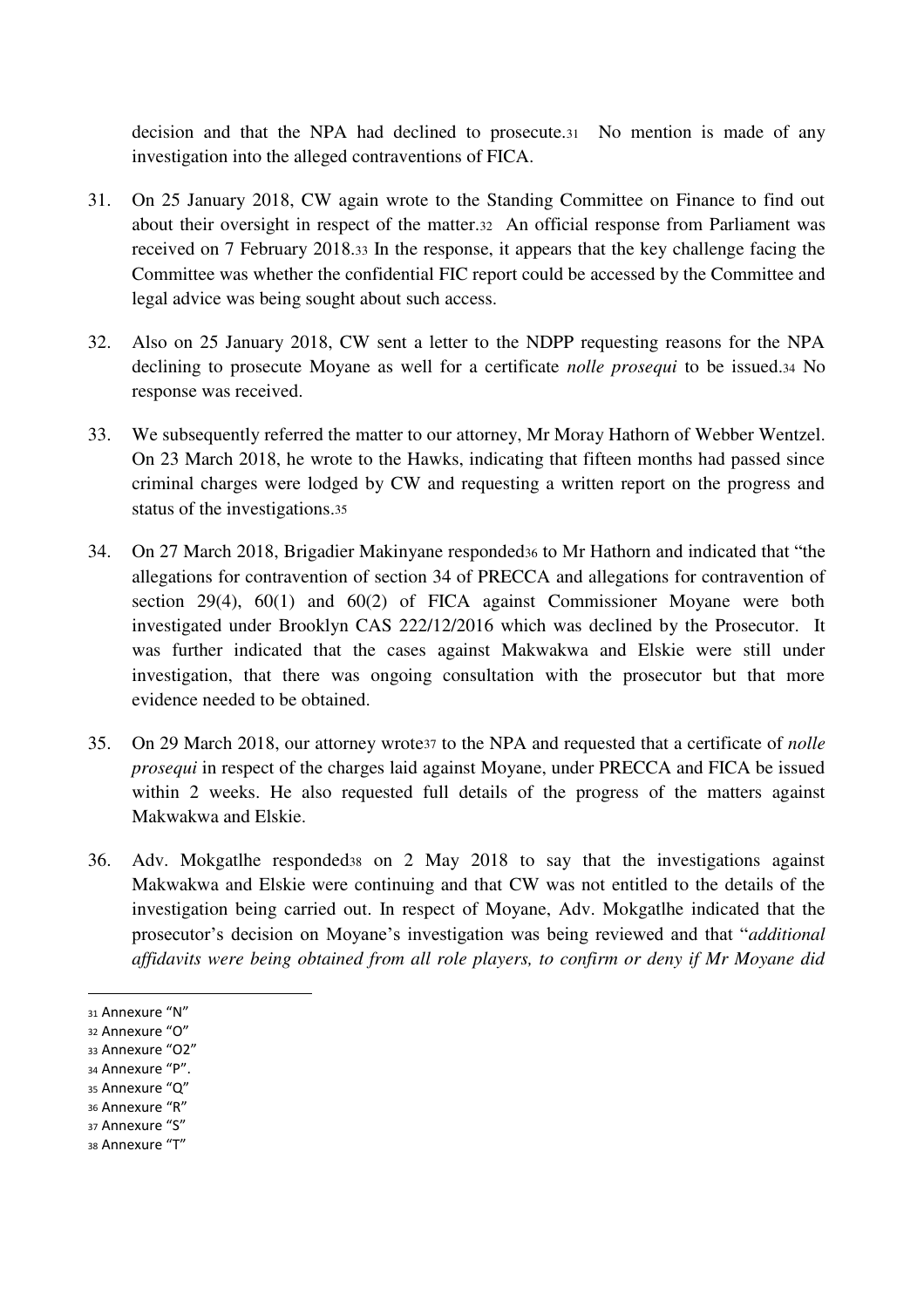*report as required by section 34 of PRECCA and whether proper procedure was followed subsequent to that reporting or failure thereof*." No mention is made of any further investigation on the FICA charges. No further correspondence has been forthcoming.

#### *Analysis and Recommendations*

#### *Criminal Charges against Makwakwa and Elskie*

- 37. In December 2016, CW charged Makwakwa and Elskie in respect of FICA offences as per the allegations of corruption which emerged from the FIC report. More than a year and a half later, the investigations against Makwakwa and Elskie are not yet complete and no further information is being made available to CW, in spite of being the complainant in the matter.
- 38. Firstly, it was the responsibility of SARS and not CW to officially charge the two employees for offences raised in the FIC report. This is however dealt with under the section on Moyane's criminal conduct.
- 39. The lack of immediate and visible accountability in respect of Makwakwa and Elskie has serious repercussions on the good governance of SARS as well as the deterrence of corrupt activity, both inside and outside the organisation. Detection of corruption involving SARS employees and punishment of such employees is essential to ensuring that such conduct is deterred. As Fjeldstad observes<sub>39</sub> the likelihood of detection and punishment is a significant factor in addressing corruption, and that, "*in addition to wage incentives, tax collector's decision on whether to behave in an honest or corrupt manner depends on the anticipated costs of the decision…at least two variables matter: the probability of being detected and the size of the penalty*."
- 40. With reference to the preamble of the Terms of Reference for the commission, in order to ensure that the public has "*confidence that SARS is managed to the highest standard of ethics, integrity and efficiency*," it is of utmost importance that allegations against SARS officials, particularly senior SARS officials are dealt with speedily and transparently. Criminal justice authorities responsible for investigation and prosecution must prioritise allegations and ensure that the public is informed of the progress of matters. In the absence of speedy and conclusive investigations and/or prosecutions as well as regular information being made available to the media, civil society and the general public, SARS is at risk of being regarded as vulnerable to corruption and as seeking compliance only insofar as taxpayer compliance is concerned. These create the ideal conditions for general apathy and a loss of taxpayer confidence.

<sup>39</sup> See fn 9 at p.10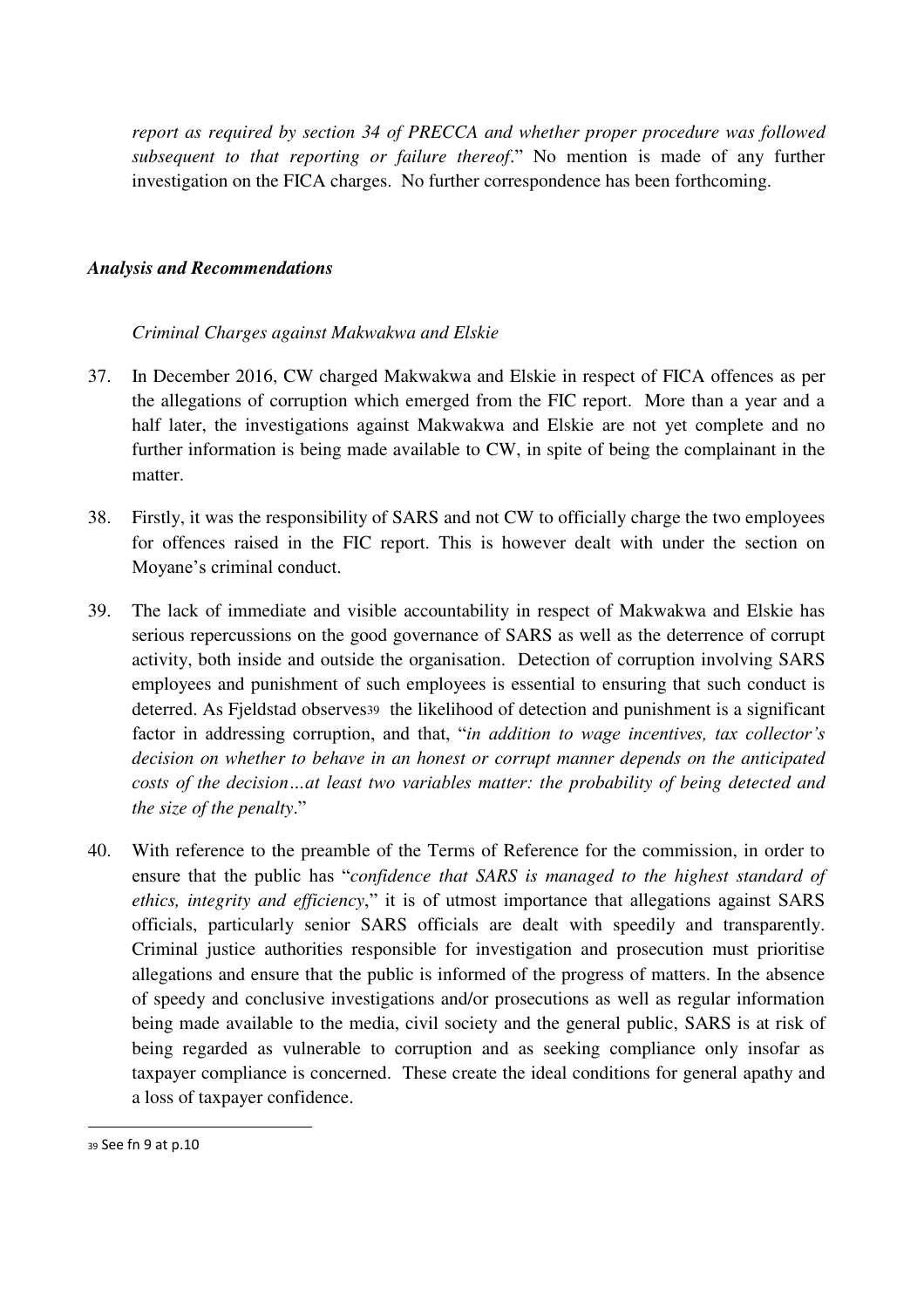41. In addition to ensuring that criminal sanctions against tax officials are prioritised and publicised, we suggest that issues around the incentivisation for good conduct, integrity codes and other more positive methods for co-ercing good conduct be introduced, if not already in place at SARS. The UN Guidelines for Effective Financial Management40 may be useful to the Commission insofar as it deals with revenue administration and good governance.

## *The Role of Hogan Lovell's*

- 42. The role of Hogan Lovell's, the manner in which it has been involved in the matters raised herein and the impact of such involvement on good governance and accountability at SARS needs to be considered carefully by the Commission.
- 43. Ultimately, the report of Hogan Lovell's was relied on in order to reinstate Makwakwa and to rebuff questions around the outcome of investigations and the implementation of sanctions. Hogan Lovell's would have been aware, from prominent and extensive media reports, that Moyane had relied on his referral of the matters to Hogan Lovell's to justify a non-referral to criminal justice authorities. They should have alerted both parliament and the Minister to the fact that they were not carrying out an investigation into the FIC allegations, at a much earlier stage, and when they realised that these misleading claims were being made by SARS, certainly they should have done so before they were compelled to do so by Parliament in December 2017.
- 44. There is also a broader question of law firms and consultants (in this case PWC) being appointed to conduct internal investigations and later claim legal privilege when questioned by Parliament and in circumstances where they are conducting investigations for their own client. It appears that the "investigative reports" produced by law firms are not legal advice in contemplation of litigation but findings which are quasi-judgmental and intended to influence public opinion. In the circumstances, legal privelige should not attach to the reports. These "investigative reports" do not comprise legal advice to a client and have a direct impact on matters in the public interest. Any claim made by SARS, Moyane and Hogan Lovell's around legal privilege preventing the public release of reports should therefore be rejected.
- 45. Should firms accept briefs in these circumstances and would they not be conflicted in doing so? Should SARS continue the practice of instructing existing legal advisors to "investigate" matters arising from allegations which are criminal in nature? We raise these

<sup>40</sup> UN Guidelines, Economic Governance: Guidelines for Effective Financial Management at p. 13 (2000) See [https://publicadministration.un.org/publications/content/PDFs/E-](https://publicadministration.un.org/publications/content/PDFs/E-Library%20Archives/2000%20Economic%20Governance_Guidelines%20for%20Effective%20Financial%20Management.pdf)[Library%20Archives/2000%20Economic%20Governance\\_Guidelines%20for%20Effective%20Financial%20Manageme](https://publicadministration.un.org/publications/content/PDFs/E-Library%20Archives/2000%20Economic%20Governance_Guidelines%20for%20Effective%20Financial%20Management.pdf) [nt.pdf](https://publicadministration.un.org/publications/content/PDFs/E-Library%20Archives/2000%20Economic%20Governance_Guidelines%20for%20Effective%20Financial%20Management.pdf)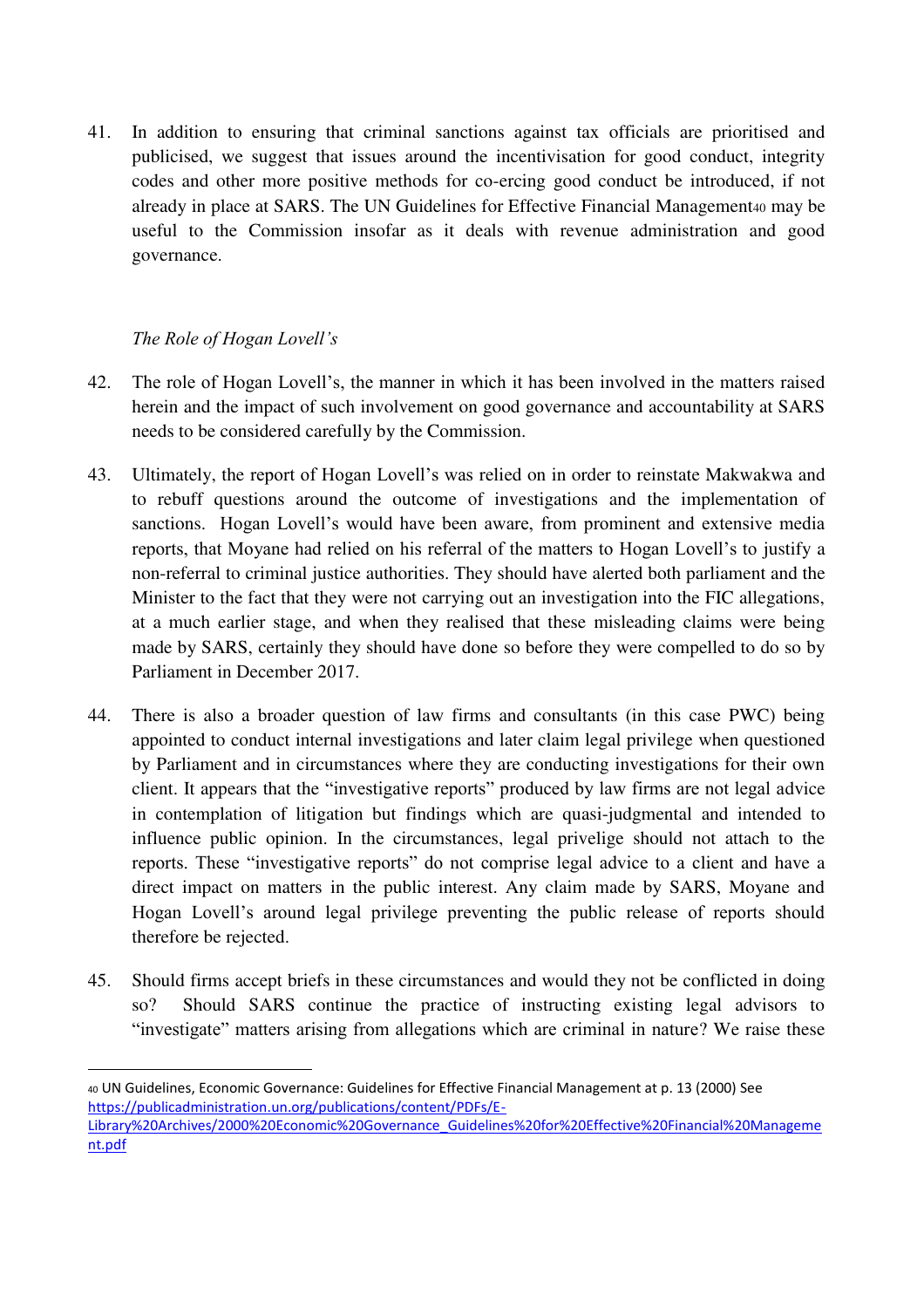important issues as questions for the Commission to consider and perhaps invite additional submissions from legal professional bodies and other interested and affected parties so that the issues may be considered more carefully.

- 46. We submit that Hogan Lovell's should not have accepted an instruction from their own client in circumstances where they would have had an existing relationship with Moyane, and possibly Makwakwa and Elskie, and where they are not forensic auditors or investigators, but a firm offering legal advice, thus enabling them to claim legal privilege in the face of reasonable public interest demands for accountability from a public agency
- 47. With due regard for clause 1.10 of the terms of reference and although we have no concrete information41 which points to whether any SARS official in utilising the services of a legal firm, attempted to influence the outcome of any report following services so rendered; we submit that further evidence be sought on whether such influence affected the outcome of the Hogan Lovell's report on this matter as well as their handling of the matter. We note that in the infamous 'rogue unit'investigation conducted by KPMG, Moyane is widely construed to have influenced the outcome of the investigation.

## *Moyane's conduct*

48. Moyane was the CEO and Commissioner for SARS as well as its accounting authority. Section 9 of the Act set out his responsibilities which in terms of section  $9(2)(a)-(c)$  included the formation and development of an efficient administration, the organisation and control of the staff and the maintenance of discipline. Section 9(3)(d) required him to properly and diligently implement the PFMA, which included adherence to fiduciary duties and responsibilities in sections 50 and 51 of the PFMA.

#### Contradictory statements

 $\overline{a}$ 

49. It is clear from Moyane's response in Annexure "B", in October 2016 that he did not report the matter to the Hawks because he believed that there was already an ongoing investigation. However, spokesperson for the Hawks said, also in October 2016, that the Hawks were not investigating the matter. An extract of an article written by Marianne Thamm in the Daily Maverick on 13 October reads as follows:

<sup>41</sup> We submit that the inference from a number of public statements, particularly those by Lord Peter Hain in respect of Hogan Lovell''s indicated a "whitewashing of issues" and Hogan Lovell's being influenced in some manner in order to "cover up serious criminal behaviour". We do not however have concrete information on any influence over Hogan Lovell's or other reasons for their conduct. See [https://www.dailymaverick.co.za/article/2018-05-21-hain](https://www.dailymaverick.co.za/article/2018-05-21-hain-calls-for-penalties-for-uk-companies-aiding-money-laundering-for-sa-criminals/)[calls-for-penalties-for-uk-companies-aiding-money-laundering-for-sa-criminals/](https://www.dailymaverick.co.za/article/2018-05-21-hain-calls-for-penalties-for-uk-companies-aiding-money-laundering-for-sa-criminals/)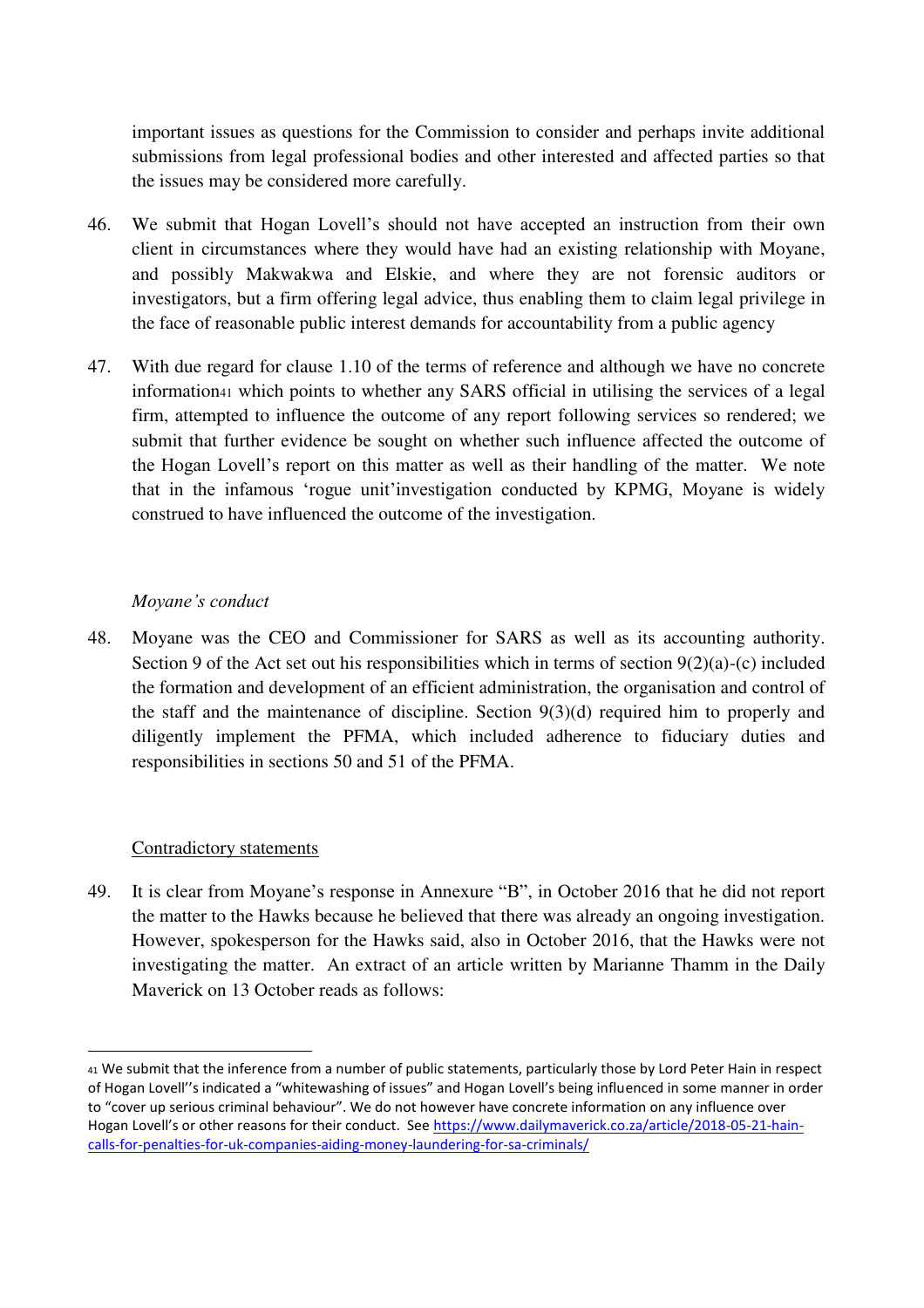*"…while both Commissioner Moyane as well as the Hawks, through its spokesperson have denied that the matter has been reported to the Directorate for Priority Crime Investigation (Daily Maverick has twice asked the Hawks), the SARS reply seems to indicate otherwise.* 

*SARS is aware, based on correspondence received from the DPCI dated 15 September 2016 that the matter has been referred to the DPCI.* 

*Daily Maverick is in possession of a docket number, CAS 3/6/2016 which purportedly relates to the Makwakwa investigation and which we learnt was being handled by Colonel Herbert Heap.* 

*Brigadier Hangwani Mulaudzi, Hawks spokesperson responded to our question this week saying, "there is no case and Colonel Herbert Heap is not the investigative officer. We still maintain our previous stance. [That it is a SARS internal matter]42."*

50. We would regard these contradictory statements in the public domain as being pertinent to clause 1.8 of the terms of reference43 as these facts illustrate direct contradictions between the Commissioner of SARS and the Hawks. The relevant role players should be requested to explain and account for these contradictions.

## Criminal Charges

- 51. We lodged criminal charges against Moyane for alleged breaches of section 34 of PRECCA, in respect of failing to report the matters involving Makwakwa and Elskie to the Hawks, as well as breaches of FICA in respect of his unlawful disclosure of the FIC report to the two employees.
- 52. It appears from the latest response of the NPA, attached as Annexure "T", that the investigation is proceeding only in respect of the breaches of PRECCA. This letter refers to additional information being sought by the NPA, to confirm or deny whether Moyane did report the corruption involving Makwakwa and Elskie and whether proper procedure was followed.

<sup>42</sup> Marianne Thamm 'Analysis: SARS Makwakwa Prove- are we heading for a costly, discredited investigation' available at [https://www.dailymaverick.co.za/article/2016-09-20-analysis-sars-makwakwa-probe-are-we-heading](https://www.dailymaverick.co.za/article/2016-09-20-analysis-sars-makwakwa-probe-are-we-heading-for-another-costly-discredited-investigation/)[for-another-costly-discredited-investigation/](https://www.dailymaverick.co.za/article/2016-09-20-analysis-sars-makwakwa-probe-are-we-heading-for-another-costly-discredited-investigation/) last accessed on 27 July 2018.

<sup>43</sup> Clause 1.18 of the Terms of Reference states that the Commission must enquire into, make findings, report on and make recommendations on whether any media statement issued by SARS, or any similar statement or comment issued by any SARS official, whether in his or her official capacity or not, during the period September until March 2018, brought SARS into disrepute and/or contradicted the official position of the South African Government.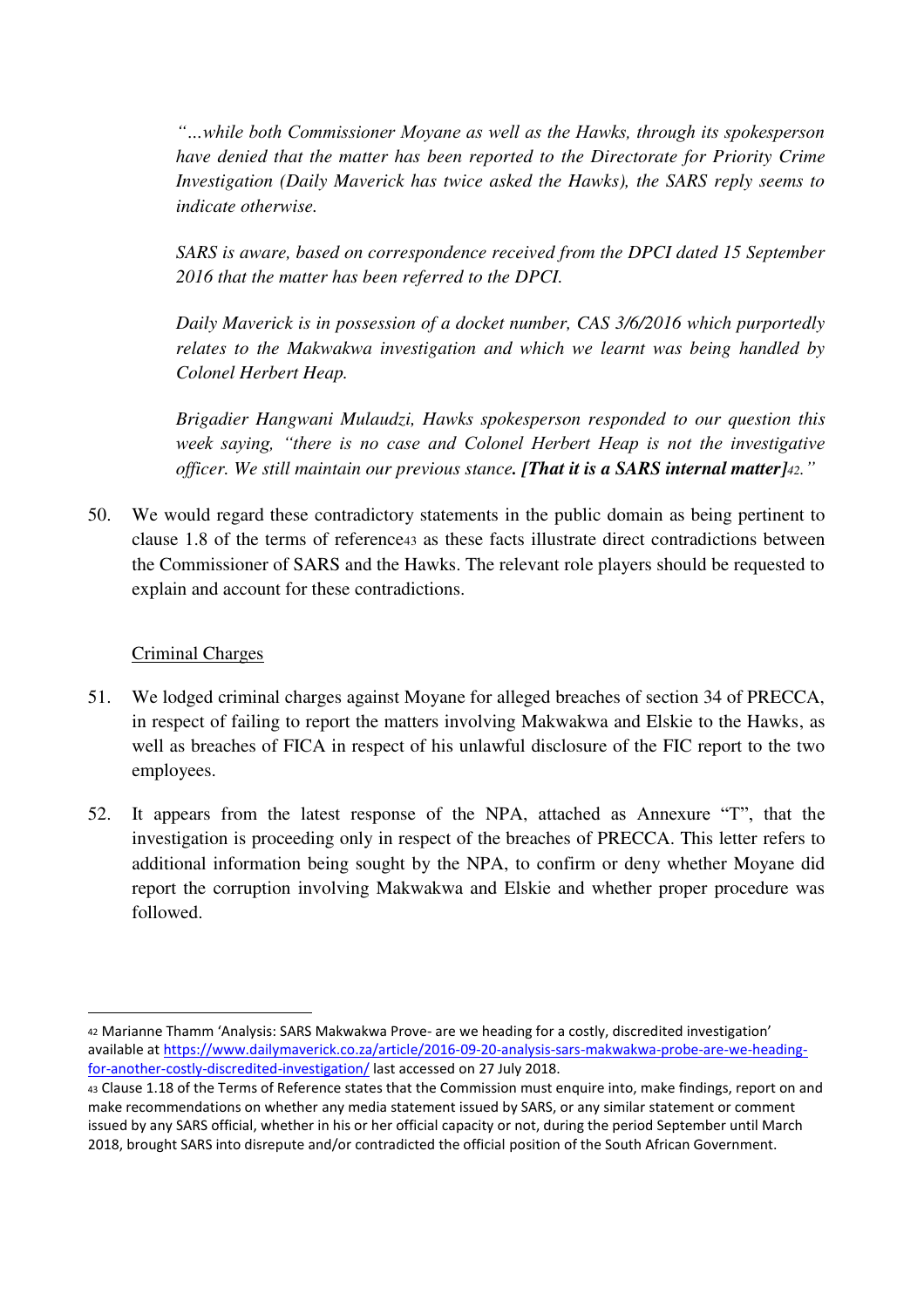- 53. It is unclear as why only the charges in respect of the alleged breach of PRECCA is being pursued but we regard the pursuit of all charges as being integral to ensuring accountability and good governance at SARS.
- 54. With due regard for clause 1.1.6 of the Terms of reference,44we submit that Moyane failed to take adequate and legal steps in ensuring that PRECCA and FICA and other applicable legislation were fully adhered to in respect of information that was provided by the FIC.
- 55. We submit further that Moyane's actions in providing misleading information to CW and indeed to the Portfolio Committee around the nature and extent of the investigation being carried out by Hogan Lovell's was a significant breach of fiduciary duty and that clauses 1.1.4, 1.1.7, 1.5, 1,8 and 1.15 are relevant in respect to this submission. We submit that the current legislative framework addresses issues of accountability by imposing criminal sanctions for non-compliance and breaches of legislative provisions, however sanctions and accountability need to be strengthened.
- 56. We submit that Moyane's conduct amounted to breaches of the Act, the PFMA, PRECCA and FICA and submit further that in order to ensure the combatting and deterrence of corruption and the promotion of good governance at SARS, the Commission should:
	- 56.1 Enquire into the status of the criminal charges we lodged against him and request the relevant criminal justice authorities to make submissions on the length of delays; and whether the investigation and any prosecutions are being prioritised;
	- 56.2 Enquire from the NPA, why an initial decision not to prosecute Moyane as communicated on 27 March 2018 in Annexure "R" was changed, placing the decision as to whether or not to prosecute, under review;
	- 56.3 Consider our submissions on Moyane's conduct and if such conduct is considered to amount to breaches of fiduciary duty, the Commission should recommend that SARS charge Moyane for breaches of his fiduciary duty. This would serve as deterrence of maladministration and unlawful conduct, not only in respect of tax administration but for all accounting authorities.

## Reinstatement of Makwakwa

- 57. In October 2017, CW was informed that Makwakwa had been reinstated and allowed to return to work. He later resigned in March 2018.<sup>45</sup>
- 58. We submit that Moyane should not have allowed Makwakwa to return to at SARS while criminal charges were still pending against him. Mr Moyane placed SARS in a vulnerable l

<sup>44</sup>

<sup>45</sup> http://www.sars.gov.za/Media/MediaReleases/Pages/14-March-2018---Resignation-of-Mr-Jonas-Mashudu-Makwakwa.aspx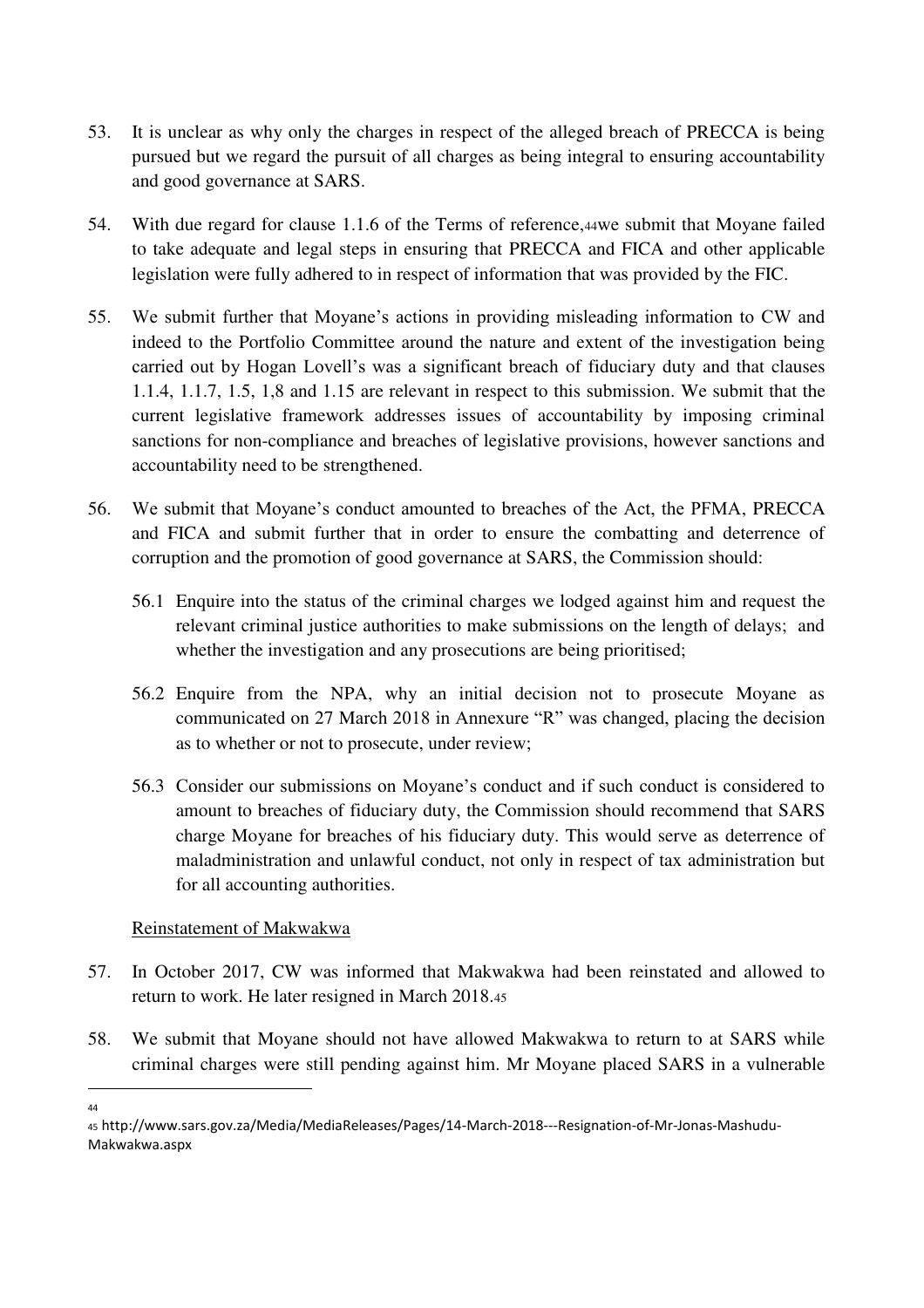position potentially undermining the financial management and internal control systems for which he was responsible. As Chief Officer for Business and Individual Taxes ("BAIT") at SARS, he wielded an immense amount of power, ultimately making him susceptible to the fraud and corruption which is alleged to have occurred in light of the suspicious transactions highlighted in the FIC report.

59. Re-instating a senior official of SARS who is at the centre of allegations relating to corrupt activities and money laundering has the potential of undermining taxpayer morality, which from the reading of the preamble of the terms of reference the Commission seeks to inquire into and make recommendations. It is essential that individuals appointed to senior positions at SARS are individuals of integrity and ethics to guard the interests of the SARS, the State and the public. These issues fall within the ambit of provisions 1.15 and 1.18 of the terms of reference and the relevant role-players should be requested to provide further information and account for their actions.

#### *General recommendations*

 $\overline{a}$ 

- 60. A key recommendation which the Commission should consider, emanates from the Davis Tax Committee report on Tax Administration,46 which deals with the appointment of the SARS commissioner. The report details how the SARS Act was changed from having the Minister of Finance appoint the SARS commissioner to the President being responsible for such appointment. The report presents a number of different alternative proposals and states that, "*all are fashioned to promote the constitutional values of accountability and transparency which, in turn, ensures a governance structure that promotes the core mandate of SARS. The Committee offers these to the Minister as viable alternatives to enhance good governance in SARS and to accord with the essence of the Katz Commission's proposals for an independent SARS which we consider to remain applicable*." Alternatives offered include followed a process similar to the one for the appointment of the Public Protector or reverting to the appointment being made by the Minister of Finance.
- 61. The other key recommendation which is made in this report relates to the appointment of a Board of directors for SARS. In paragraph 40, it is stated that:

*"The Committee strongly recommends the creation of a Board which would supervise the operation of SARS with the clear objective of promoting the integrity of its conduct as well as to ensure that it implement systems to collect revenue as fairly and efficiently as possible. The Board should be constituted by the Minister of Finance and, save for the Commissioner, or his/her delegee, the Deputy Commissioner and the Director General of Finance or his/her delegee, it should be comprised of members who are attached neither to Treasury nor SARS and who may be appointed by the* 

<sup>46</sup> <http://www.taxcom.org.za/docs/20171113%20Tax%20Admin%20Report%20-%20on%20website.pdf>